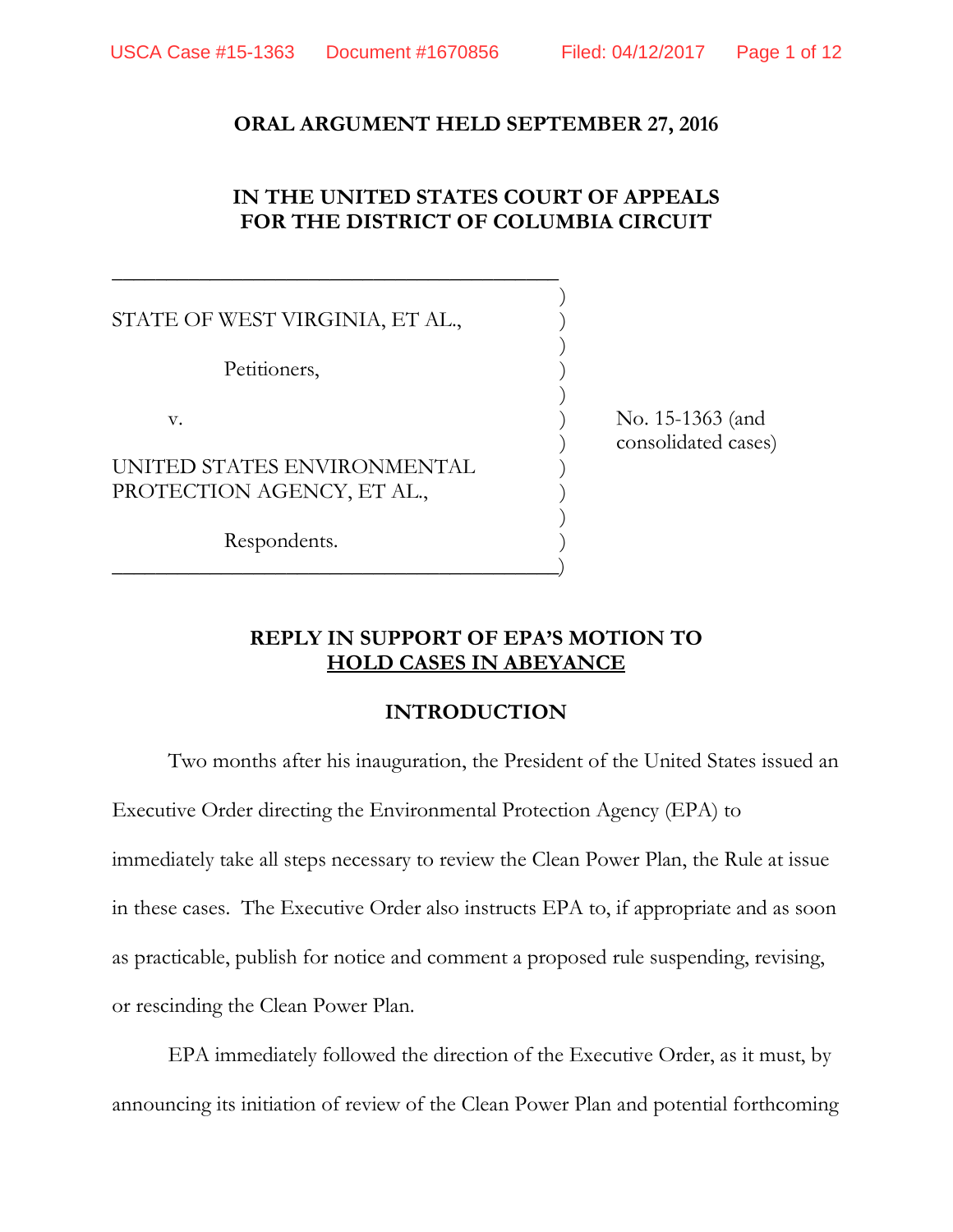rulemaking. As a result of these very consequential developments, further judicial proceedings are unwarranted at this time. Therefore, EPA immediately requested that these cases be held in abeyance to avoid unnecessary adjudication or interference with the current administrative process.

Respondent-Intervenors request that this Court "resolve legal issues that will define certain boundaries of any new rulemaking." State and Municipal Respondent-Intervenors' Opposition ("State Opp.") at 12. But it is not the proper role of this Court to try to shape a potential forthcoming rulemaking through an advisory opinion, particularly where doing so would intrude upon EPA's authority to interpret and implement a statute it administers and upon a new Administration's authority to change legal and policy positions. Abeyance will thus avoid an advisory opinion on issues that may become moot, preserve the integrity of the administrative process, and conserve judicial resources.

#### **ARGUMENT**

## **I. The Executive Order and Current Review of the Clean Power Plan Warrant Abeyance.**

The Executive Order and EPA's current review of the Clean Power Plan and advanced notice of potential forthcoming rulemaking provide compelling grounds for abeyance. Intervenors offer no persuasive reasons for denying the motion.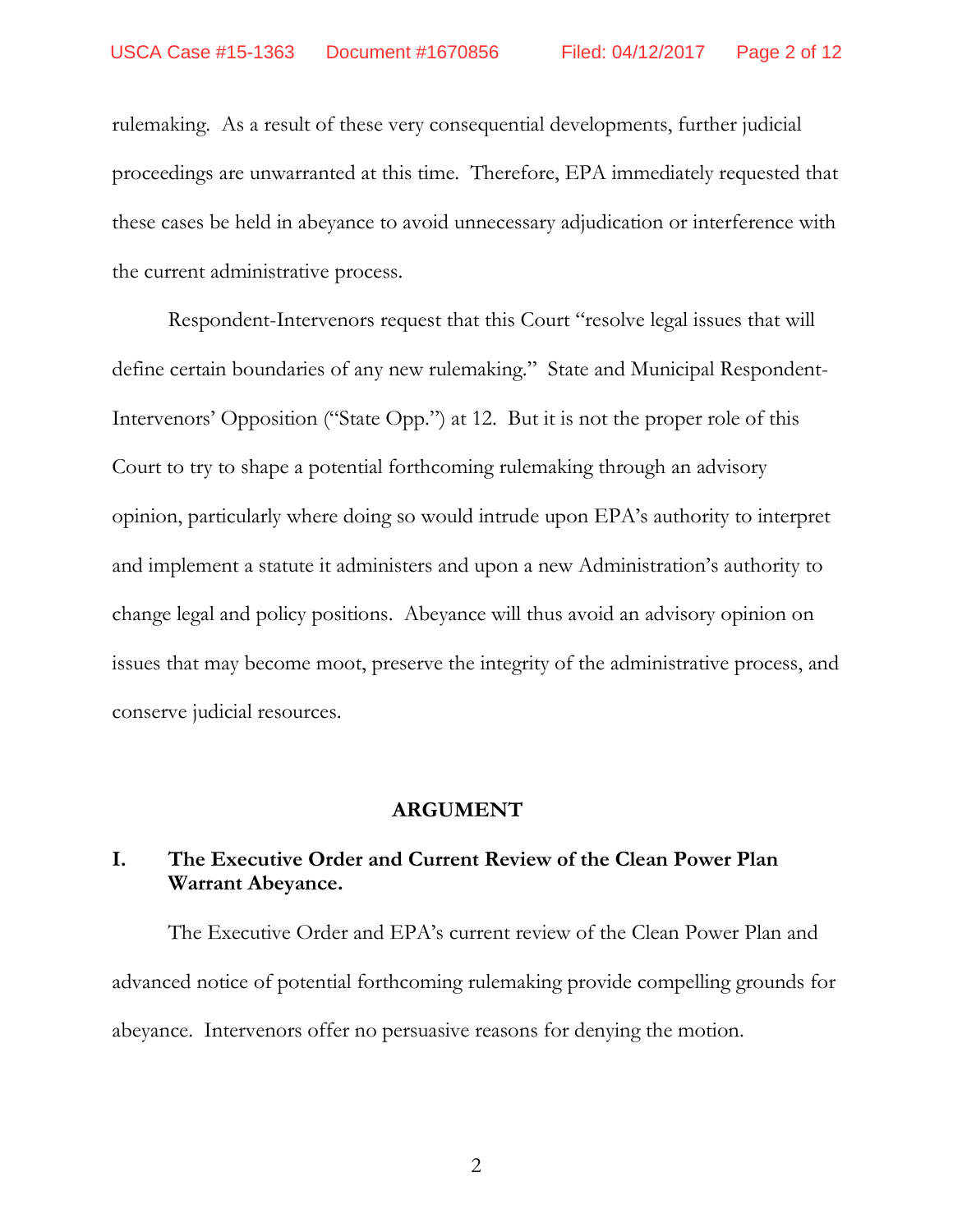To begin with, Intervenors misconstrue the Executive Order and EPA's notice in asserting that EPA has presented this Court with "nothing more than [a] vague intent to review the Clean Power Plan," without providing "any indication of the contours of this review" or its speed. State Opp. at 4-10. The Executive Order specifically directs EPA to "*immediately* take all steps necessary to review" the Clean Power Plan. Executive Order § 4 (emphasis added). And EPA followed this directive posthaste, announcing hours after the issuance of the Executive Order that "*it is reviewing* the Clean Power Plan" and described "the review of the [Rule] that EPA *is initiating today*." 82 Fed. Reg. 16,329, 16,329, 16,330 (Apr. 4, 2017) (emphasis added). EPA has been directed to review the Clean Power Plan for consistency with the policies set forth in the Executive Order. Executive Order § 4; 82 Fed. Reg. at 16,329-30. Accordingly, EPA has made clear that its review "will follow each of the principles and policies set forth in the Executive Order, as consistent with EPA's statutory authority" and has articulated the factors that will guide its review. 82 Fed. Reg. at 16,330. Thus, EPA's review is not tentative or equivocal, and the review is being conducted within the confines of the Executive Order and in accordance with the Clean Air Act.

Intervenors' suggestion that EPA's abeyance motion is untimely because it follows briefing and oral argument is likewise misplaced. <u>See</u> State Opp. at 1-2. A new administration is perfectly entitled to consider a change in policy course, even if there is pending litigation over the particular policy matter. <u>See Motor Vehicle Mfrs.</u>

<sup>3</sup>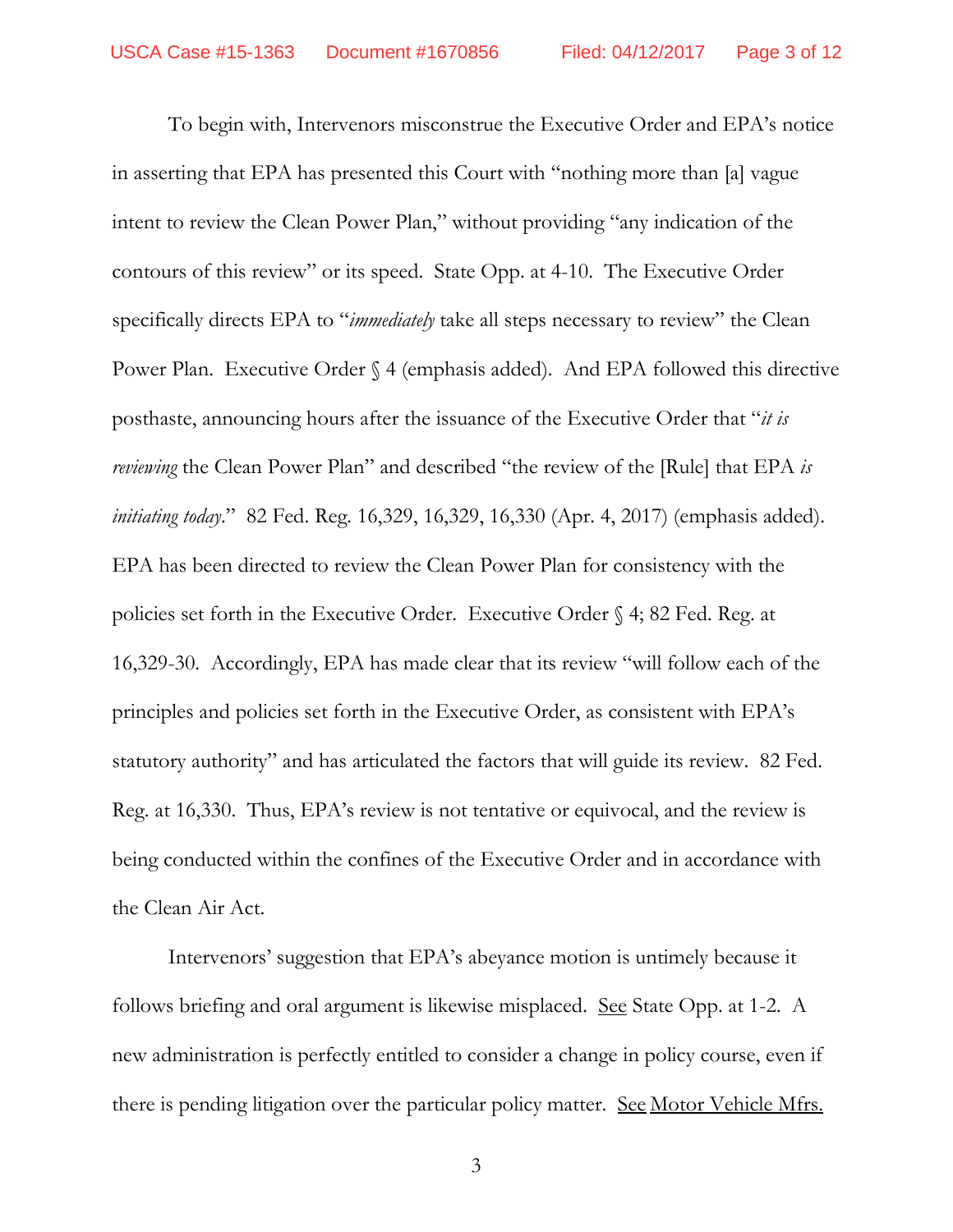Ass'n v. State Farm Mut. Auto. Ins. Co., 463 U.S. 29, 59 (1983) ("A change in administration brought about by the people casting their votes is a perfectly reasonable basis for an executive agency's reappraisal of the costs and benefits of its programs and regulations.") (Rehnquist, J., concurring in part and dissenting in part). Here, the Executive Order and concomitant required review process constitute transformative developments rendering the present claims unfit for further judicial proceedings at this time.

EPA filed its abeyance motion at the earliest opportunity, and the fact that this litigation may be at a relatively advanced stage is immaterial. Abeyance would "protect the agency's interest in crystallizing its policy before that policy is subjected to judicial review and the court's interest in avoiding unnecessary adjudication." Am. Petroleum Inst. v. EPA, 683 F.3d 382, 387 (internal quotation marks and citation omitted) (D.C. Cir. 2012). See also Devia v. Nuclear Regulatory Commission, 492 F.3d 421, 423-28 (D.C. Cir. 2007) (dismissing challenge to agency action following merits briefing and supplemental briefing).<sup>[1](#page-3-0)</sup> Here, the Agency's policy with respect to the Clean Power Plan is under review and issues concerning the Rule are unfit for

<span id="page-3-0"></span><sup>&</sup>lt;sup>1</sup> As <u>Devia</u> demonstrates, Intervenor States' contention that there is "no precedent for holding a case in abeyance for such a lengthy and open-ended period at such a late stage in the Court's proceedings" is incorrect. States' Opp. at 9. In Devia this Court—following full briefing—placed a challenge to a Nuclear Regulatory Commission licensing decision in open-ended abeyance, fully recognizing that such abeyance period could last a period of years. 492 F.3d at 424; see also Case No. 05- 1419, ECF No. 1667424 (reflecting that Devia remains in abeyance 10 years later).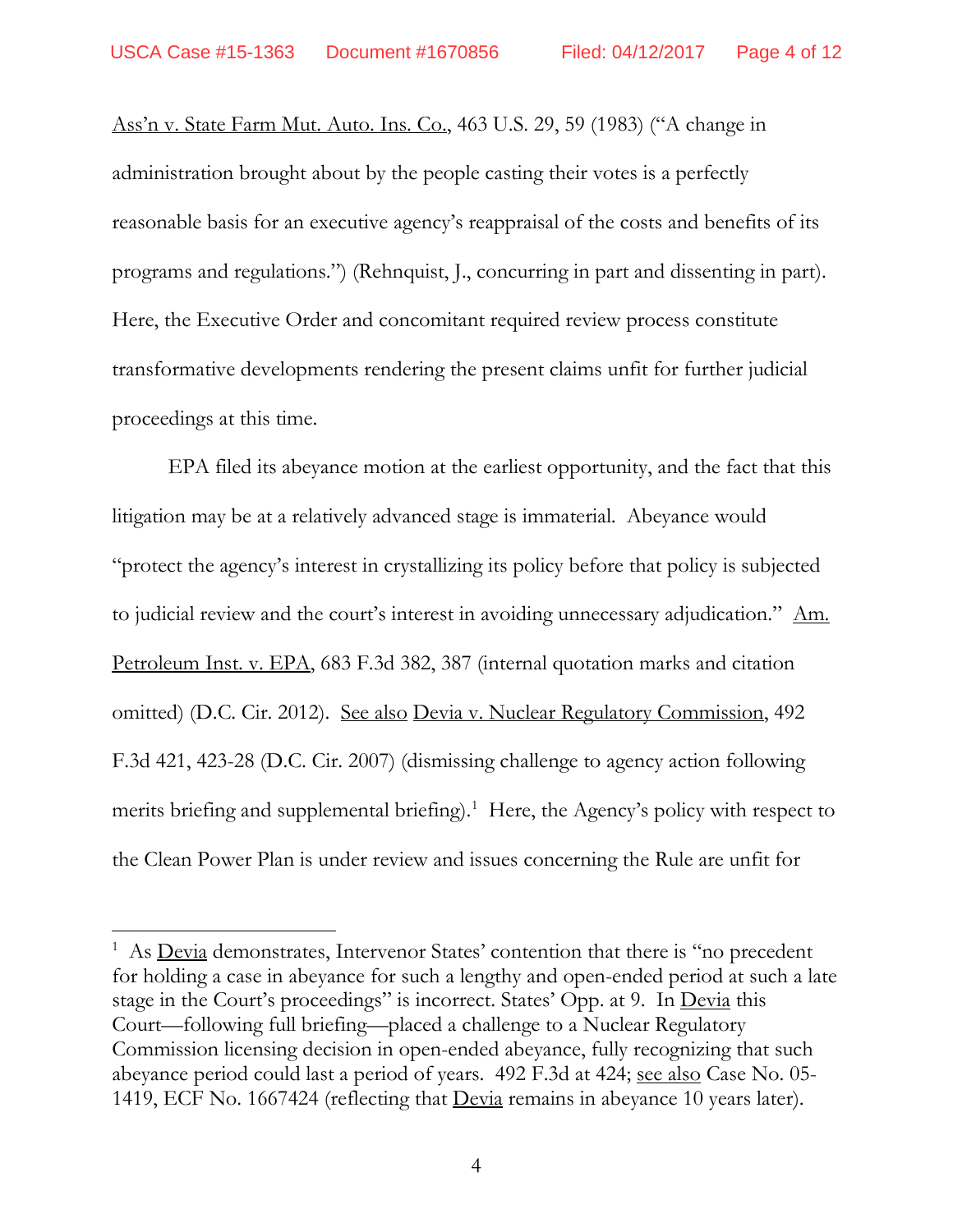further judicial proceedings.<sup>[2](#page-4-0)</sup>

Intervenors' insinuation that EPA's motion has been submitted for the inappropriate purpose of "staving off" judicial review is unfounded. See State Opp. at 7. EPA has moved for abeyance in good faith, recognizing that the Executive Order, ongoing review of the Rule, and advanced notice of potential rulemaking proceedings are significant developments that render Petitioners' present claims unfit for adjudication at this time. EPA's request for a deferral of further proceedings is appropriate and should be granted.

#### **II. Abeyance Will Conserve Judicial Resources.**

There should also be no doubt that postponing judicial review will conserve judicial resources of this Court as well as the Supreme Court. Contrary to Intervenors' assertions, the present litigation is far from any end point, even if it were to proceed. See, Public Health and Environmental Organizations' Opposition ("Envtl. Opp.") at 10 (asserting that the abeyance motion was filed at the "latest possible moment in this case."). Many Petitioners have requested supplemental briefing for the purpose of addressing EPA's denial of their reconsideration petitions. Moreover, any decision by this Court would almost certainly generate substantial

<span id="page-4-0"></span><sup>&</sup>lt;sup>2</sup> EPA appreciates a case may sometimes become unfit for further review after the expenditure of party and court resources, but sunk costs, no matter how large, do not warrant an unnecessary judicial adjudication which may interfere with ongoing administrative proceedings and needlessly result in the further expenditure of resources.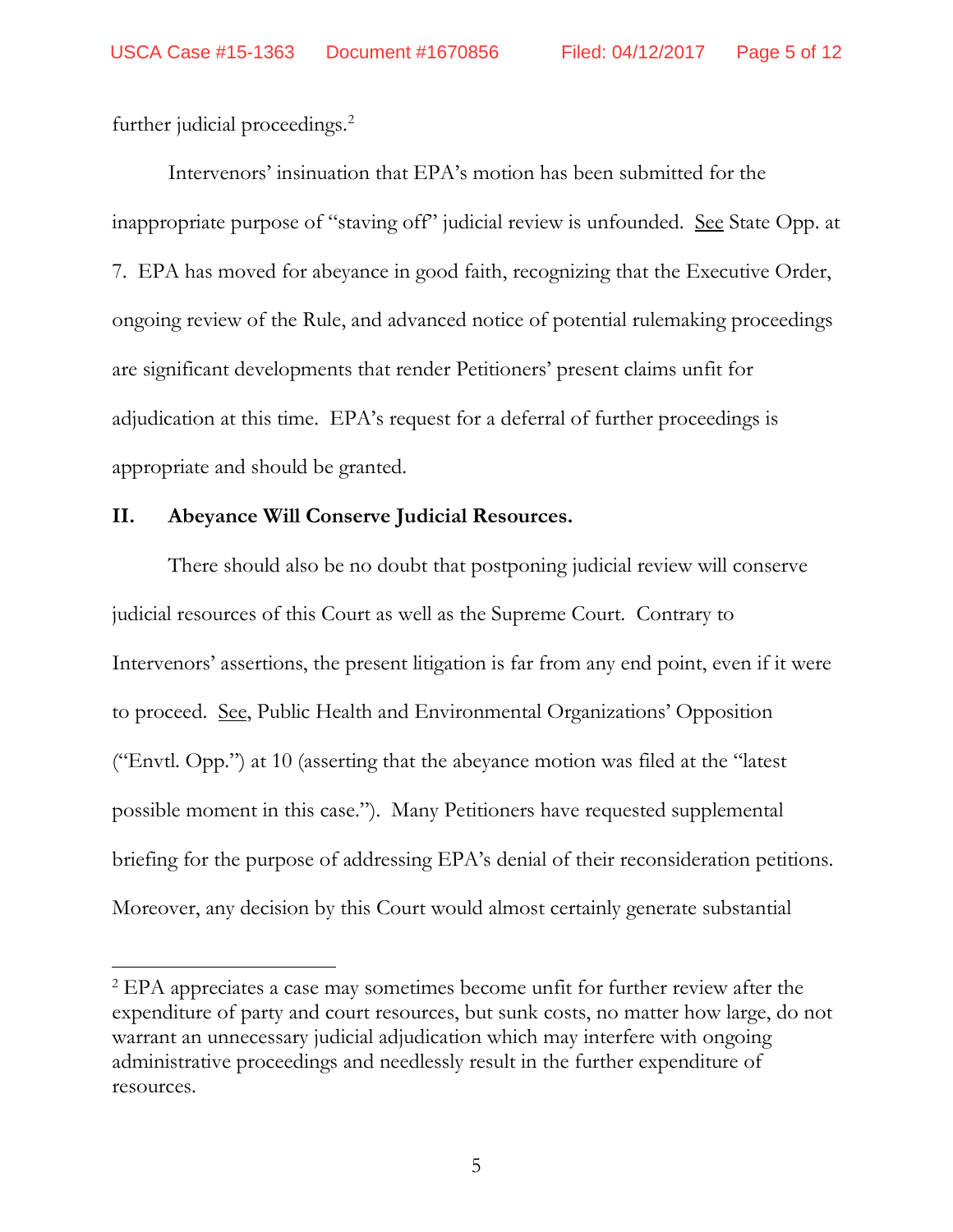additional briefing in the form of possible petitions for reconsideration and almostcertain petitions for writ of certiorari. In this circumstance, EPA would likely be compelled to take a position on the Clean Power Plan while the Rule is being reviewed by the Agency. Abeyance would avoid compelling the United States to represent the current Administration's position on substantive questions that are being considered in an ongoing administrative process. Proceeding with the litigation would prejudice EPA as it would likely be unable to represent the Administration's conclusive position, and could call into question the integrity of the administrative proceedings.

Intervenors speculate that if certain issues "are not decided now, the Court will face them again in the future." Envtl. Opp. at 13.Whether any given issue will remain relevant will depend upon exactly what EPA does following its current administrative review, the basis for that action, and how that action affects interested parties. If the Court does face some of the same issues in the future, those issues might well be presented in a completely different context and posture, with potentially different administrative interpretations supporting EPA's legal judgments and a different administrative record supporting revised scientific conclusions.

Intervenors suggest this Court should "resolve legal issues that will define certain boundaries of any new rulemaking." State Opp. at 12. However, it is not the proper role of this Court to try to shape forthcoming potential rulemaking through an advisory opinion. Nor is it the proper role of this Court to weigh in on issues

6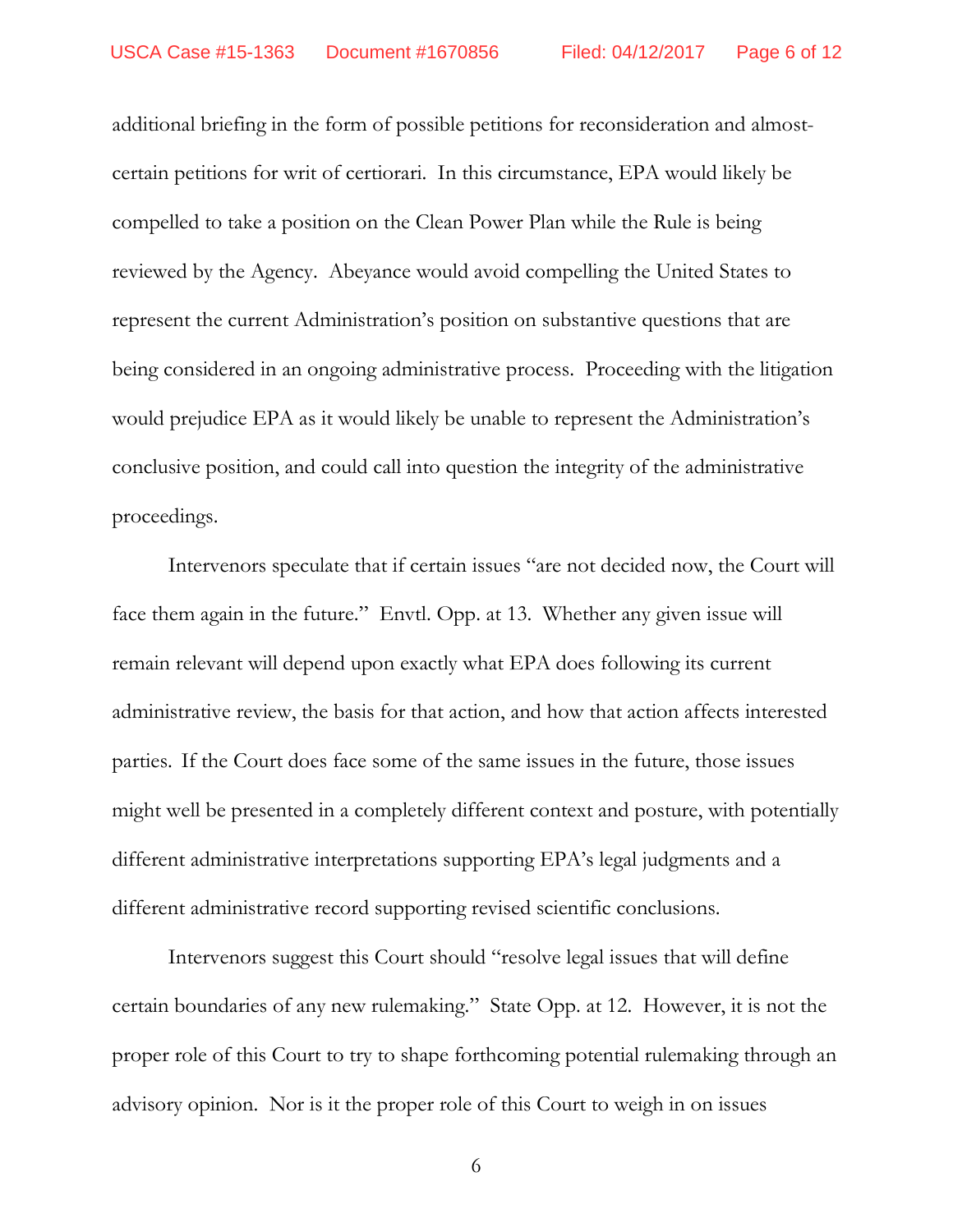prematurely just because it might face them again in a different context. Cf. Chamber of Commerce v. EPA, 642 F.3d 192, 199 (D.C. Cir. 2011) (noting that federal courts are "without authority to render advisory opinions" (internal quotation marks and citation omitted)). Further, as this Court has acknowledged, because EPA's interpretations of the Clean Air Act are afforded significant deference, "[i]t is more consistent with the conservation of judicial resources to make that deference-bound review after the agency has finalized its application of the relevant statutory text," which here will occur following the conclusion of EPA's review of the Rule, and, if appropriate, further administrative proceedings. Am. Petroleum Inst., 683 F.3d at 389.

Intervenors' reliance on the recent decision of the Supreme Court to continue proceedings in National Ass'n of Manufacturers v. Department of Defense, Case No. 16-299 (Apr. 3, 2017), see States Opp. at 11, is misplaced. That decision does not support the proposition that federal courts should issue advisory opinions on statutory questions for the purpose of shaping future agency proceedings. In that case, the Supreme Court has granted certiorari to decide whether judicial review of an EPA Clean Water Act rule properly resides in the courts of appeals or district courts. Importantly, the merits of EPA's rule are *not* before the Supreme Court, and the Court's decision to proceed with resolving the proper judicial forum under the Clean Water Act judicial review provision has little relevance here. This case presents no such judicial forum question.

7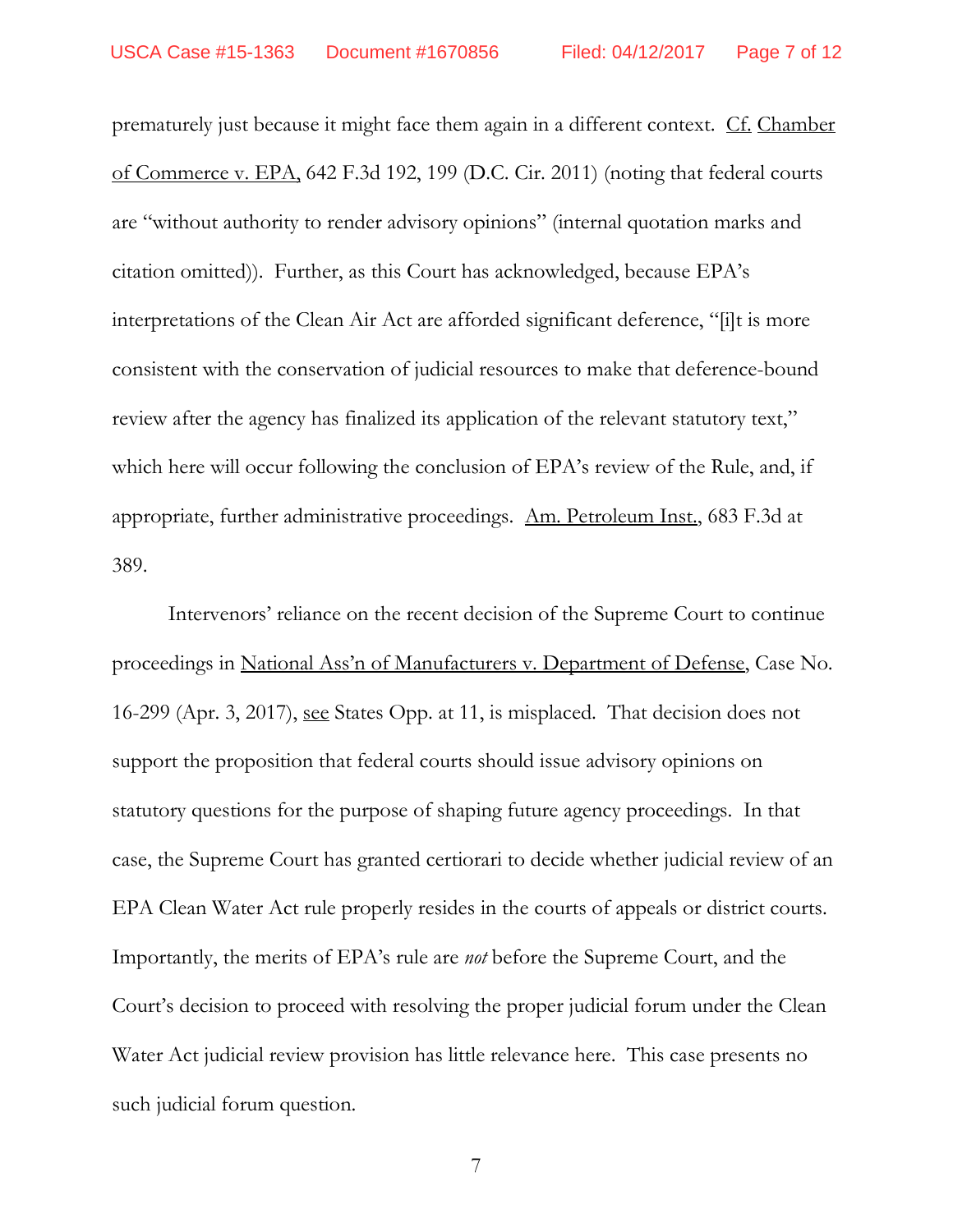Intervenors' reliance on Chlorine Chemistry Council v. EPA, 206 F.3d 1286, 1290 (D.C. Cir. 2000) is likewise misplaced. See State Opp. at 13. That case did not involve an "analogous situation": it did not even involve a request for abeyance. There, EPA conceded a challenged action was defective and moved for vacatur. The Court then denied that request because vacatur would not provide the petitioners with an adequate remedy.

### **III. The Supreme Court's Stay Did Not Deprive This Court of Authority to Manage This Docket Efficiently and Resolved the Balance of Hardships.**

Contrary to Intervenors' argument, Envtl. Opp. at 5-10; State Opp. at 7, the Supreme Court's decision to stay the Rule did not in any way deprive this Court of its inherent authority to efficiently manage its docket by holding the claims in abeyance. The "power to stay proceedings is incidental to the power inherent in every court to control the disposition of the causes on its docket with economy of time and effort for itself, for counsel, and for litigants." Landis v. N. Am. Co., 299 U.S. 248, 254 (1936). Nothing in the Supreme Court's stay order withdrew this power from this Court. The Supreme Court's stay order precluded *EPA* from enforcing its Rule; it did not restrict this Court's discretion to manage its docket.

Nor does section 705 of the Administrative Procedure Act, 5 U.S.C. § 705, provide Intervenors with any credible argument for opposing a stay. <u>See</u> Envtl. Opp. at 7-8. Section 705 broadly authorizes courts to stay an action pending judicial review (and consistent with that authority the Supreme Court stayed the Rule), but in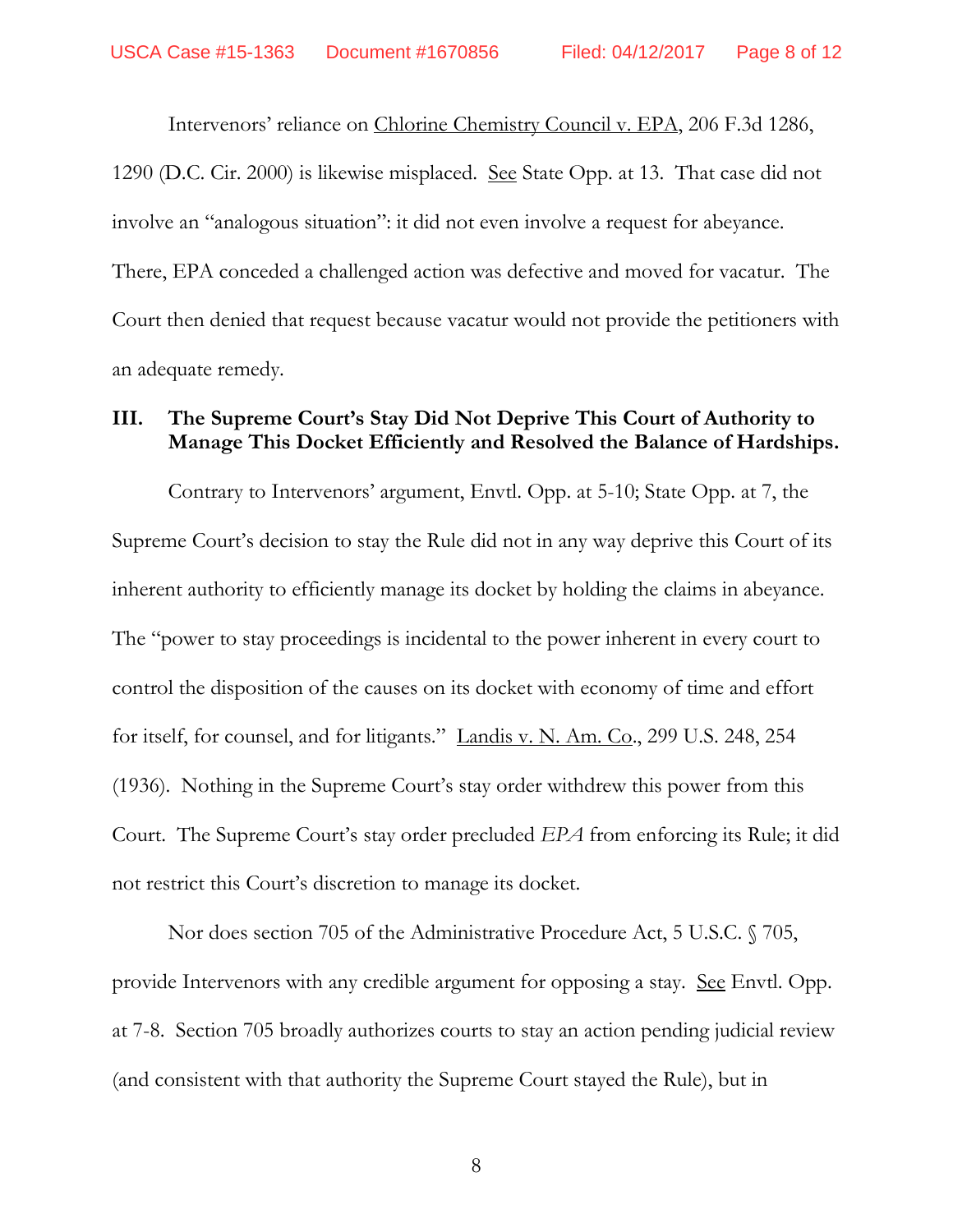providing such authorization, section 705 contains no restrictions on the Court's docket management power, nor preclude the ability of this Court to hold in abeyance challenges to an agency rule previously stayed by the Supreme Court. Cf. Mexichem Specialty Resins, Inc. v. EPA, 787 F.3d 544, 562 (D.C. Cir. 2015) (noting that section 705 of the APA authorizes courts to stay agency rules pending judicial review without any time limit on the duration of the stay) (Kavanaugh, J., dissenting in part); Portland Cement Ass'n v. EPA, 665 F.3d 177, 189 (D.C. Cir. 2011) (staying CAA requirements applicable to clinker storage piles pending EPA reconsideration).

Intervenors also mischaracterize the nature of the Supreme Court's stay decision. See Envtl. Opp. at 5-8. The Supreme Court entered a stay after applying the traditional stay factors, including evaluating Petitioners' likelihood of success on the merits, the balance of hardships and the public interest. Thus, there is no reason to conclude the Supreme Court would be troubled by the stay remaining in place pending EPA Rule reconsideration. Furthermore, because the balance of hardships was considered by the Supreme Court in considering whether a stay should be entered, the Supreme Court's decision to enter a stay has resolved that inquiry in favor of Petitioners. [3](#page-8-0)

<span id="page-8-0"></span><sup>&</sup>lt;sup>3</sup> As this Court has explained, the inquiry into hardship largely relates to "the degree" and nature of the regulation's present effect on *those seeking relief*." Devia, 492 F.3d at 427 (quoting Toilet Goods Ass'n v. Gardner, 387 U.S. 158, 164 (1967)) (emphasis in original). And here, Petitioners support abeyance.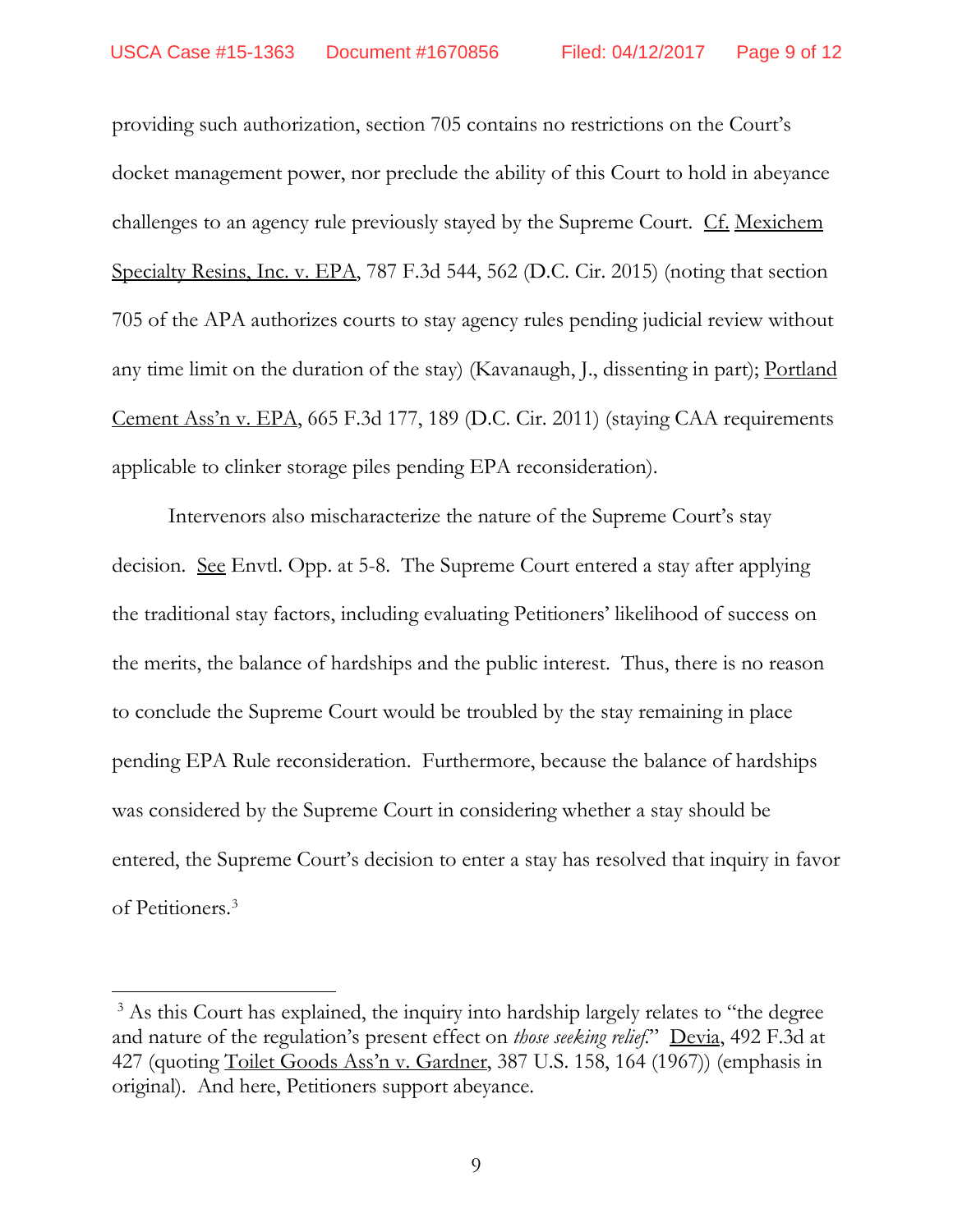## **CONCLUSION**

Wherefore, for the reasons set forth above and in EPA's opening motion,

EPA's Motion to Hold Cases in Abeyance should be granted.

Respectfully submitted,

BRUCE S. GELBER Deputy Assistant Attorney General

DATED: April 12, 2017 BY: */s/ Eric G. Hostetler* 

ERIC G. HOSTETLER NORMAN L. RAVE, JR. BRIAN H. LYNK AMANDA SHAFER BERMAN CHLOE H. KOLMAN U.S. Department of Justice Environmental Defense Section P.O. Box 7611 Washington, D.C. 20044 Phone: (202) 305-2326 Email: eric.hostetler@usdoj.gov

Of Counsel:

Scott J. Jordan United States Environmental Protection Agency Office of General Counsel 1200 Pennsylvania Ave., N.W. Washington, D.C. 20460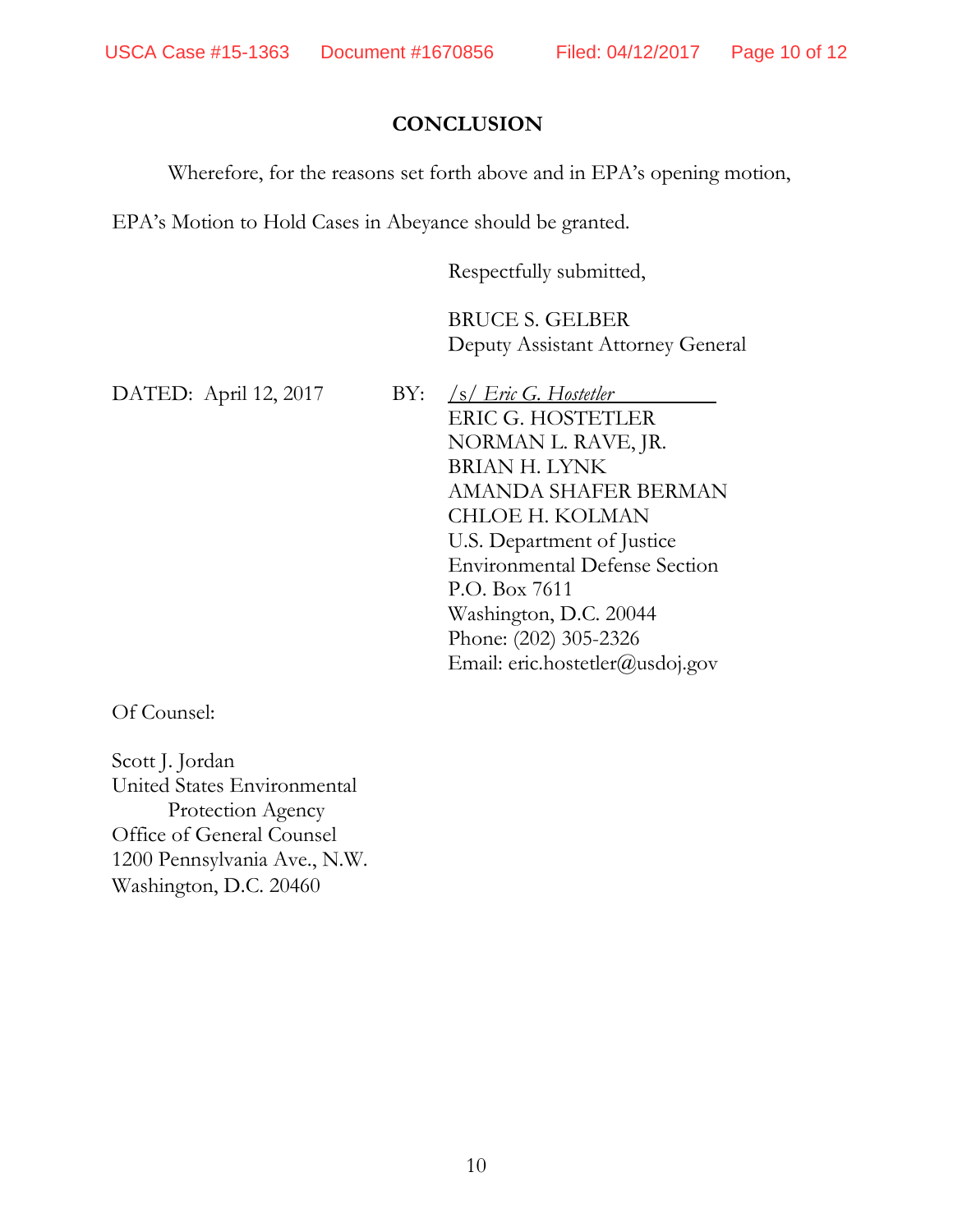# **CERTIFICATE OF COMPLIANCE**

I hereby certify that this motion complies with the requirements of Fed. R. App. P. Rule 27(d)(2) because it contains approximately 2,134 words according to the count of Microsoft Word and therefore is within the word limit of 2,600 words.

Dated: April 12, 2017

/s/ *Eric G. Hostetler* Counsel for Respondent